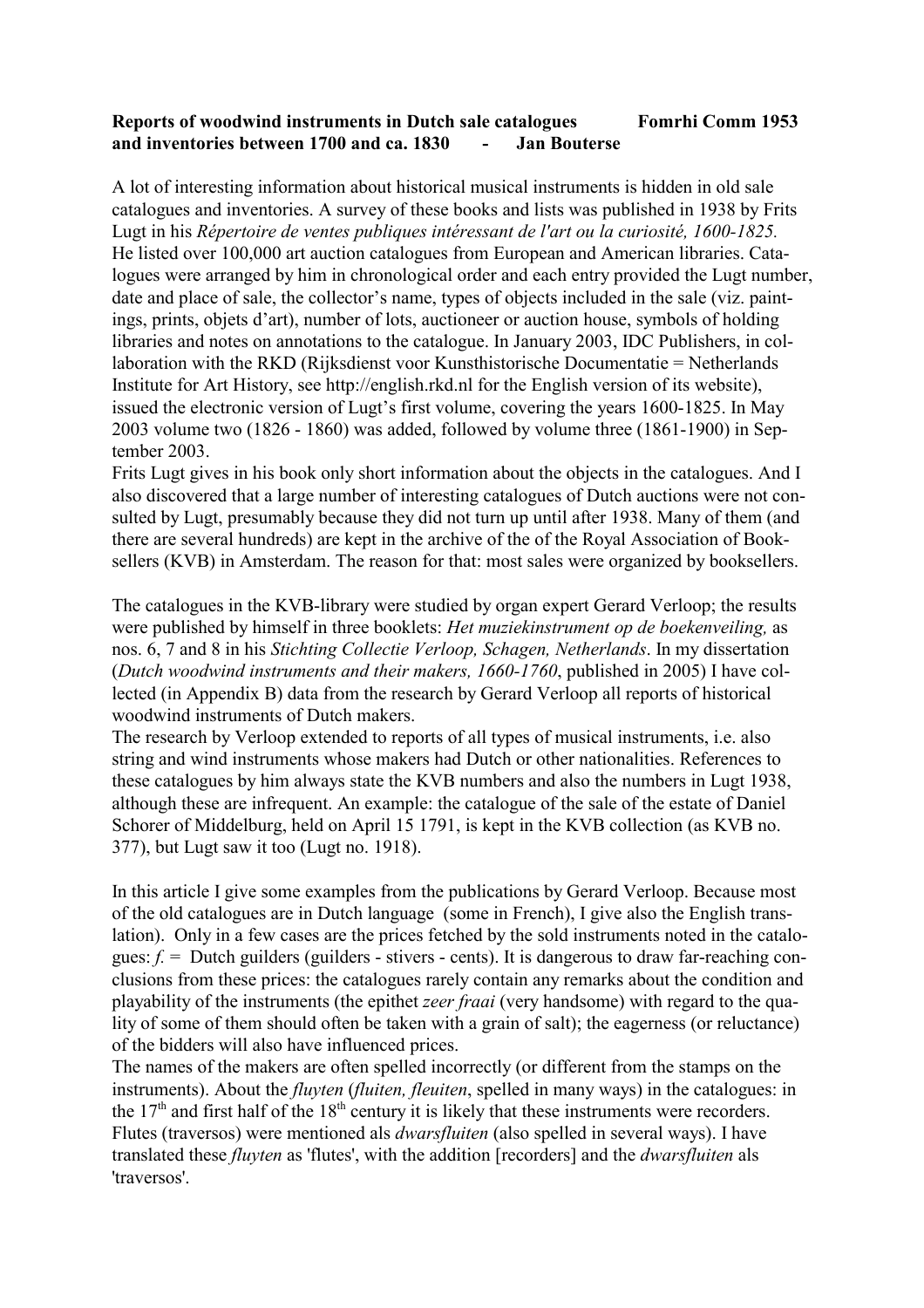1689, maart 1 - Verkoping nalatenschap Abraham Coetsius, 'dum viveret Med: Doctoris', door Jacobus Mouké, boekverkoper 'op het Steenschuer' te Leiden.

[Toevoeging aan het slot, zonder titel:] Een Schoone Clavercimbaal gemaekt tot Antwerpen van Andreas Ruckers.

Een Bas Viool.

**KVB 31.** 

1689, april 20 - Verkoping nalatenschap 'D. Joannis Adriani Beeckerts à Thienen, J. C. dum viveret Facundissimi. / In qua omne genus Rarissimorum & Elegantium Librorum, nec non Variorum Musicorum, magnâ ex parte nitidissime compactorum', 'in Ædibus Petri van der Aa, Bibliopolæ in vicô de Korsteegh' te Leiden.

Musicalia.

Een Hobois van Haka. 4 Fluyten van Haka. [met toevoeging in handschrift: 'd'grootste Ebbenhoute. Burg. v. Alphen'.] 4 dito dwars Fluyten.

Een kleyn Yvoor Fluytje. NLSPet - Nr. 2836, fiche 4424.

1689, april  $25$  – Verkoping in 'de groote Zaal' te 's-Gravenhage door Abraham Arondeus, boekverkoper te 's-Gravenhage.

[Aan het slot, zonder titel:]

2. Violen de Gambes van twee voorname Engelsche Meesters gemaeckt / als Smid en Lupo.

Een Clavecimbel van Johan Ruckers. Een Accoort Fluyten. NLSPet - Nr. 2904. fiche 4494. 1689. maart  $1 -$  Verkoping nalatenschap Abraham Coetsius, 'dum viveret Med: Doctoris', door Jacobus Mouké, boekverkoper 'op het Steenschuer' te Leiden.

[Toevoeging aan het slot, zonder titel:] Een Schoone Clavercimbaal gemaekt tot Antwerpen van Andreas Ruckers.

Een Bas Viool.

**KVB 31.** 

1689. april 20 – Verkoping nalatenschap 'D. Joannis Adriani Beeckerts à Thienen, J. C. dum viveret Facundissimi. / In qua omne genus Rarissimorum & Elegantium Librorum, nec non Variorum Musicorum, magnâ ex parte nitidissime compactorum', 'in Ædibus Petri van der Aa, Bibliopolæ in vicô de Korsteegh' te Leiden.

Musicalia.

Een Hobois van Haka.

4 Fluyten van Haka. [met toevoeging in handschrift: 'd'grootste Ebbenhoute. Burg. v. Alphen'.]

4 dito dwars Fluyten. Een kleyn Yvoor Fluytje.

NLSPet - Nr. 2836, fiche 4424.

1689, april 25 – Verkoping in 'de groote Zaal' te 's-Gravenhage door Abraham Arondeus, boekverkoper te 's-Gravenhage.

[Aan het slot, zonder titel:]

2. Violen de Gambes van twee voorname Engelsche Meesters gemaeckt / als Smid en Lupo.

Een Clavecimbel van Johan Ruckers. Een Accoort Fluyten. NLSPet - Nr. 2904, fiche 4494.

The records above are copied from the publication by Gerard Verloop. Translation:

- Verkoping nalatenschap = sale of the estate (or legacy); boekverkoper = bookseller

- Een schoone Clavercimbaal gemaekt tot Antwerpen van Andreas Ruckers = a beautiful harpsichord made in Antwerp by Andreas Ruckers.

- Een Hobois van Haka ... Een kleyn Yvoor Fluytje = an oboe by Haka, 4 flutes [recorders] by Haka (the biggest one in ebony, maior of Alphen), 4 ditto [by Haka] traverso, a small ivory flute [recorder].

- 2. Violen de Gambes van twee voorname Engelsche Meesters gemaeckt/ als Smid en Lupo; een accoort Fluyten =  $2$  viols made by important English mastes as Smid and Lupo; a consort of flutes [recorders].